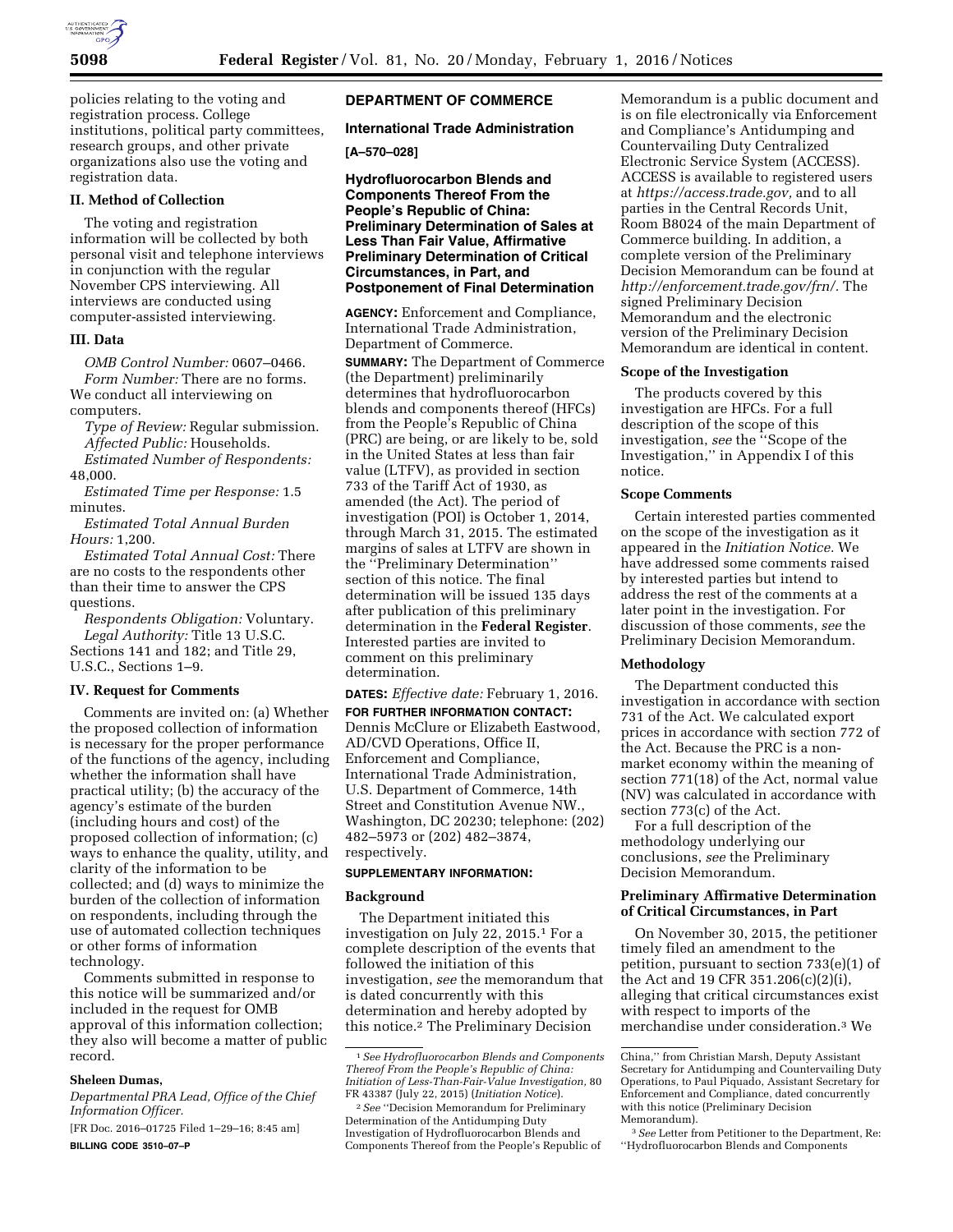preliminarily determine that critical circumstances do not exist for Shandong Dongyue Chemical Co., Ltd./Huantai Dongyue International Trade Co., Ltd. (Dongyue), and non-individually examined companies, but do exist with respect to T.T. International Co., Ltd. (T.T. International) and the PRC-wide

entity. For a full description of the methodology and results of our analysis, *see* the Preliminary Decision Memorandum.

## **Combination Rates**

In the *Initiation Notice,*4 the Department stated that it would calculate combination rates for the

respondents that are eligible for a separate rate in this investigation. Policy Bulletin 05.1 describes this practice.<sup>5</sup>

## **Preliminary Determination**

The preliminary weighted-average antidumping duty (AD) margin percentages are as follows:

| Exporter                                                                              | Producer                                                                  | Weighted-<br>average<br>margin<br>(% ) |
|---------------------------------------------------------------------------------------|---------------------------------------------------------------------------|----------------------------------------|
| Shandong Dongyue Chemical Co., Ltd/Huantai Dongyue Inter-<br>national Trade Co., Ltd. |                                                                           | 92.88                                  |
| Shandong Dongyue Chemical Co., Ltd/Huantai Dongyue Inter-<br>national Trade Co., Ltd. |                                                                           | 92.88                                  |
| Shandong Dongyue Chemical Co., Ltd/Huantai Dongyue Inter-<br>national Trade Co., Ltd. |                                                                           | 92.88                                  |
| Shandong Dongyue Chemical Co., Ltd/Huantai Dongyue Inter-<br>national Trade Co., Ltd. | Liaocheng Fuer New Material Technology Co., Ltd                           | 92.88                                  |
| Shandong Dongyue Chemical Co., Ltd/Huantai Dongyue Inter-<br>national Trade Co., Ltd. | Zhejiang Quzhou Juxin Fluorine Chemical Co., Ltd                          | 92.88                                  |
| Shandong Dongyue Chemical Co., Ltd/Huantai Dongyue Inter-<br>national Trade Co., Ltd. |                                                                           | 92.88                                  |
|                                                                                       | Sinochem Environmental Protection Chemicals (Taicang) Co.,<br>Ltd.        | 91.99                                  |
|                                                                                       | Zhejiang Lantian Environmental Protection Fluorine Materials<br>Co., Ltd. | 91.99                                  |
|                                                                                       |                                                                           | 91.99                                  |
|                                                                                       | Zhejiang Sanmei Chemical Industry Co., Ltd                                | 91.99                                  |
|                                                                                       |                                                                           | 91.99                                  |
|                                                                                       | Zhejiang Zhonglan Refrigeration Technology Co., Ltd                       | 91.99                                  |
|                                                                                       |                                                                           | 91.99                                  |
|                                                                                       |                                                                           | 92.60                                  |
|                                                                                       |                                                                           | 92.60                                  |
|                                                                                       |                                                                           | 92.60                                  |
| Weitron International Refrigeration Equipment (Kunshan) Co.,<br>Ltd.                  | Zhejiang Lantian Environmental Protection Fluoro Material<br>Co., Ltd.    | 92.60                                  |
| Weitron International Refrigeration Equipment (Kunshan) Co.,<br>Ltd.                  | Sinochem Environmental Protection Chemicals (Taicang) Co.,<br>Ltd.        | 92.60                                  |
| Weitron International Refrigeration Equipment (Kunshan) Co.,<br>Ltd.                  | Zhejiang Quzhou Lianzhou Refrigerants Co., Ltd                            | 92.60                                  |
| Weitron International Refrigeration Equipment (Kunshan) Co.,<br>Ltd.                  |                                                                           | 92.60                                  |
|                                                                                       |                                                                           | 92.60                                  |
| Zhejiang Sanmei Chemical Industry Co., Ltd                                            | Zhejiang Sanmei Chemical Industry Co., Ltd                                | 92.60                                  |
| Zhejiang Sanmei Chemical Industry Co., Ltd                                            |                                                                           | 92.60<br>210.46                        |

## **Disclosure and Public Comment**

We intend to disclose the calculations performed to parties in this proceeding within five days of the date of publication of this notice in accordance with 19 CFR 351.224(b). Case briefs or other written comments may be submitted to the Assistant Secretary for Enforcement and Compliance no later than seven days after the date on which the final verification report is issued in this proceeding and rebuttal briefs,

limited to issues raised in case briefs, may be submitted no later than five days after the deadline date for case briefs.7 A table of contents, list of authorities used, and an executive summary of issues should accompany any briefs submitted to the Department.

Interested parties who wish to request a hearing must submit a written request to the Assistant Secretary for Enforcement and Compliance, U.S. Department of Commerce, filed

electronically at Enforcement and Compliance's electronic records system, ACCESS. An electronically-filed document must be received successfully in its entirety by the Department's electronic records system, ACCESS, by 5:00 p.m. Eastern Standard Time, within 30 days after the date of publication of this notice.8 Hearing requests should contain the party's name, address, and telephone number, the number of participants, and a list of the issues you

Thereof from the People's Republic of China: Critical Circumstances Allegation,'' November 30, 2015.

<sup>4</sup>*See Initiation Notice,* 80 FR at 43391. 5*See* Enforcement and Compliance's Policy

Bulletin No. 05.1, regarding, ''Separate-Rates Practice and Application of Combination Rates in

Antidumping Investigations involving Non-Market Economy Countries,'' (April 5, 2005) (Policy Bulletin 05.1), available on the Department's Web site at *[http://enforcement.trade.gov/policy/bull05-](http://enforcement.trade.gov/policy/bull05-1.pdf) [1.pdf.](http://enforcement.trade.gov/policy/bull05-1.pdf)* 

<sup>6</sup>This also includes Sinchem Lantian Trade Co., Ltd., Sinochem Environmental Protection

Chemicals (Taicang) Co. Ltd., Zhejiang Lantian Environmental Protection Fluoro Material Co., Ltd., Zhejiang Quhua Fluor-Chemistry Co., Ltd., and Zhejiang Quzhou Lianzhou Refrigerants Co., Ltd. 7*See* 19 CFR 351.309; *see also* 19 CFR 351.303

<sup>(</sup>for general filing requirements).

<sup>8</sup>*See* 19 CFR 351.310(c).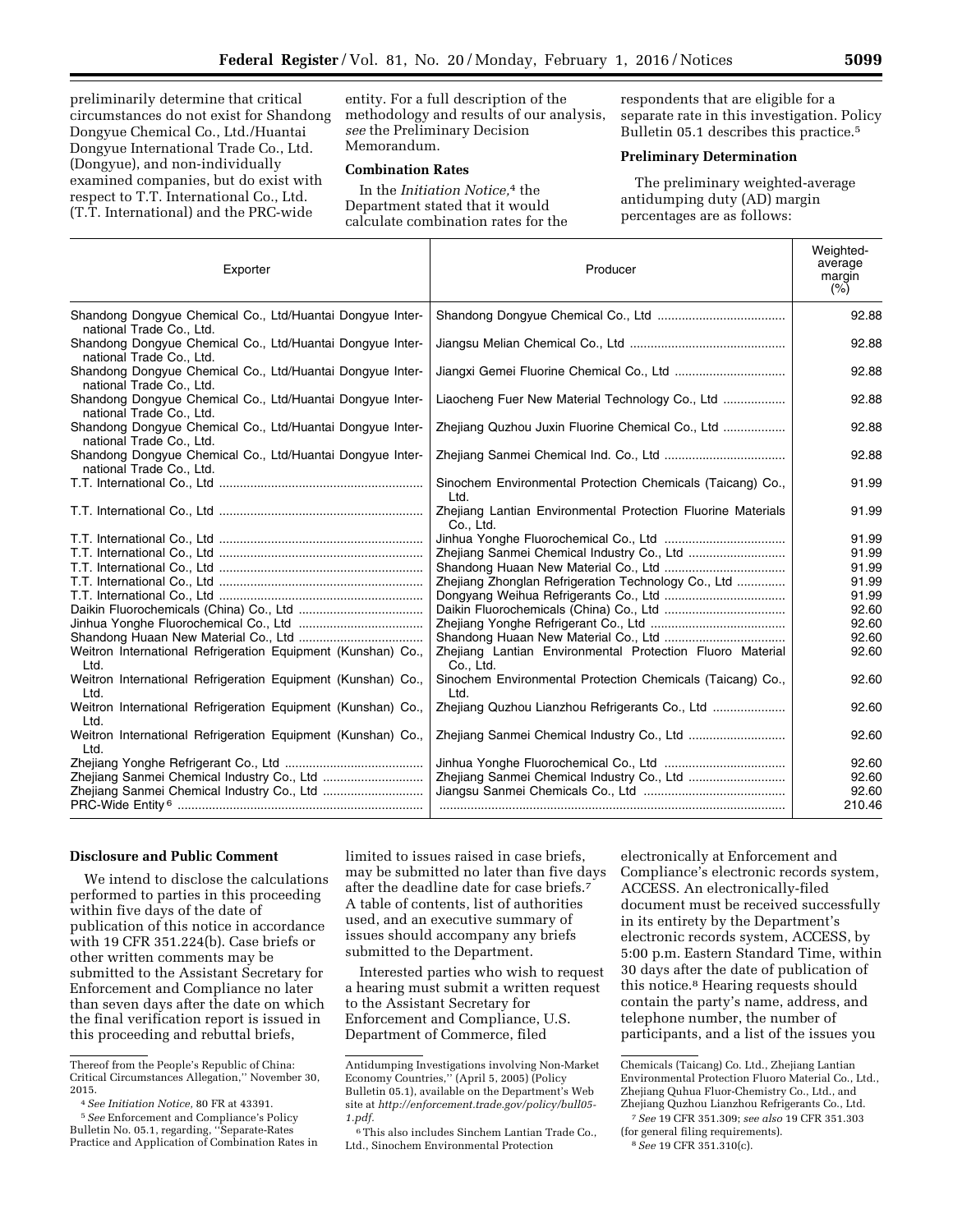intend to present at the hearing. If a request for a hearing is made, the Department intends to hold the hearing at the U.S. Department of Commerce, 14th Street and Constitution Avenue NW., Washington, DC 20230, at a time and location to be determined. Parties should confirm by telephone the date, time, and location of the hearing two days before the scheduled date.

### **Suspension of Liquidation**

In accordance with section  $733(d)(2)$ of the Act, the Department will instruct U.S. Customs and Border Protection (CBP) to suspend liquidation of all entries of HFCs from the PRC, as described in Appendix I of this notice, entered, or withdrawn from warehouse, for consumption on or after the date of publication of this notice in the **Federal Register**.

Section 733(e)(2) of the Act provides that, given an affirmative determination of critical circumstances, any suspension of liquidation shall apply to unliquidated entries of merchandise entered, or withdrawn from warehouse, for consumption on or after the later of (a) the date which is 90 days before the date on which the suspension of liquidation was first ordered, or (b) the date on which notice of initiation of the investigation was published. We preliminarily find that critical circumstances exist for imports of HFCs from the PRC produced or exported by the T.T. International Co., Ltd. and the PRC-wide entity. Accordingly, for T.T. International Co., Ltd. and the PRC-wide entity, in accordance with section 733(e)(2)(A) of the Act, the suspension of liquidation shall apply to unliquidated entries of merchandise entered, or withdrawn from warehouse, for consumption on or after the date which is 90 days before the publication of this notice.

Pursuant to section 733(d)(1)(B) of the Act and 19 CFR 351.205(d), the Department will instruct CBP to require a cash deposit<sup>9</sup> equal to the weightedaverage amount by which NV exceeds U.S. price, as indicated in the chart above, as follows: (1) The cash deposit rate for the exporter/producer combinations listed in the table above will be the rate the Department determines in this preliminary determination; (2) for all combinations of PRC exporters/producers of merchandise under consideration that have not received their own separate rate above, the cash-deposit rate will be

the cash deposit rate established for the PRC-wide entity; and (3) for all non-PRC exporters of merchandise under consideration which have not received their own separate rate above, the cashdeposit rate will be the cash deposit rate applicable to the PRC exporter/producer combination that supplied that non-PRC exporter.

# **Postponement of Final Determination and Extension of Provisional Measures**

Section 735(a)(2) of the Act provides that a final determination may be postponed until not later than 135 days after the date of the publication of the preliminary determination if, in the event of an affirmative preliminary determination, a request for such postponement is made by exporters who account for a significant proportion of exports of the subject merchandise, or in the event of a negative preliminary determination, a request for such postponement is made by the petitioner. 19 CFR 351.210(e)(2) requires that requests by respondents for postponement of a final determination be accompanied by a request for extension of provisional measures from a four-month period to a period not more than six months in duration.

Respondents Dongyue and T.T. International requested that, in the event of an affirmative preliminary determination in this investigation, the Department postpone its final determination by 60 days (*i.e.,* to 135 days after publication of the preliminary determination), and agreed to extend the application of the provisional measures prescribed under section 733(d) of the Act and 19 CFR 351.210(e)(2), from a four-month period to a period not to exceed six months.10 In addition, the petitioners 11 also requested that, in the event of a negative preliminary determination, the Department postpone its final determination to 135 days after the date of publication of the preliminary determination.12

 $^{\rm 11}\!$  The petitioners in this proceeding are American HFC Coalition and District Lodge 154 of the International Association of Machinists and Aerospace Workers.

In accordance with section 735(a)(2)(A) of the Act and 19 CFR 351.210(b)(2)(ii), because (1) our preliminary determination is affirmative; (2) the requesting exporters account for a significant proportion of exports of the subject merchandise; and (3) no compelling reasons for denial exist, we are postponing the final determination until no later than 135 days after the publication of this notice in the **Federal Register** and extending the provisional measures from a fourmonth period to a period not greater than six months. Accordingly, we will issue our final determination no later than 135 days after the date of publication of this preliminary determination, pursuant to section 735(a)(2) of the Act.13

#### **International Trade Commission (ITC) Notification**

In accordance with section 733(f) of the Act, we are notifying the ITC of our affirmative preliminary determination of sales at LTFV. Section 735(b)(2) of the Act requires the ITC to make its final determination as to whether the domestic industry in the United States is materially injured, or threatened with material injury, by reason of imports of HFCs, or sales (or the likelihood of sales) for importation, of the merchandise under consideration before the later of 120 days after the date of this preliminary determination or 45 days after our final determination. Because we are postponing the deadline for our final determination to 135 days from the date of publication of this preliminary determination, as discussed above, the ITC will make its final determination no later than 45 days after our final determination.

This determination is issued and published in accordance with sections 733(f) and 777(i)(1) of the Act and 19 CFR 351.205(c).

Dated: January 21, 2016.

#### **Paul Piquado,**

*Assistant Secretary for Enforcement and Compliance.* 

#### **Appendix I—Scope of the Investigation**

The products subject to this investigation are blended hydrofluorocarbons (HFCs) and single HFC components of those blends thereof, whether or not imported for blending. HFC blends covered by the scope are R-404, a zeotropic mixture consisting of 52 percent 1,1,1 Trifluoroethane, 44 percent Pentafluoroethane, and 4 percent 1,1,1,2-Tetrafluoroethane; R-407A, a zeotropic mixture of 20 percent Difluoromethane, 40 percent Pentafluoroethane, and 40 percent 1,1,1,2-Tetrafluoroethane; R-407C, a zeotropic mixture of 23 percent

<sup>9</sup>*See Modification of Regulations Regarding the Practice of Accepting Bonds During the Provisional Measures Period in Antidumping and Countervailing Duty Investigations,* 76 FR 61042 (October 3, 2011).

<sup>10</sup>*See* letters from Dongyue and T.T. International, respectively, entitled, ''Request for Postponement of Final Determination: Antidumping Duty Investigation on Hydrofluorocarbon Blends and Components Thereof from the People's Republic of China,'' dated January 13, 2016, and ''Hydroflourocarbon Blends and Componenents Thereof from the People's Republic of China: Request to Postpone Final Determination,'' dated January 14, 2016.

<sup>12</sup>*See* letter from the petitioners entitled, ''Hydrofluorocarbon Blends and Components Thereof from the People's Republic of China: Petitioner's Request for Extension of the Antidumping Investigation Final Determination,''

<sup>&</sup>lt;sup>13</sup> See 19 CFR 351.210(b)(2) and (e).